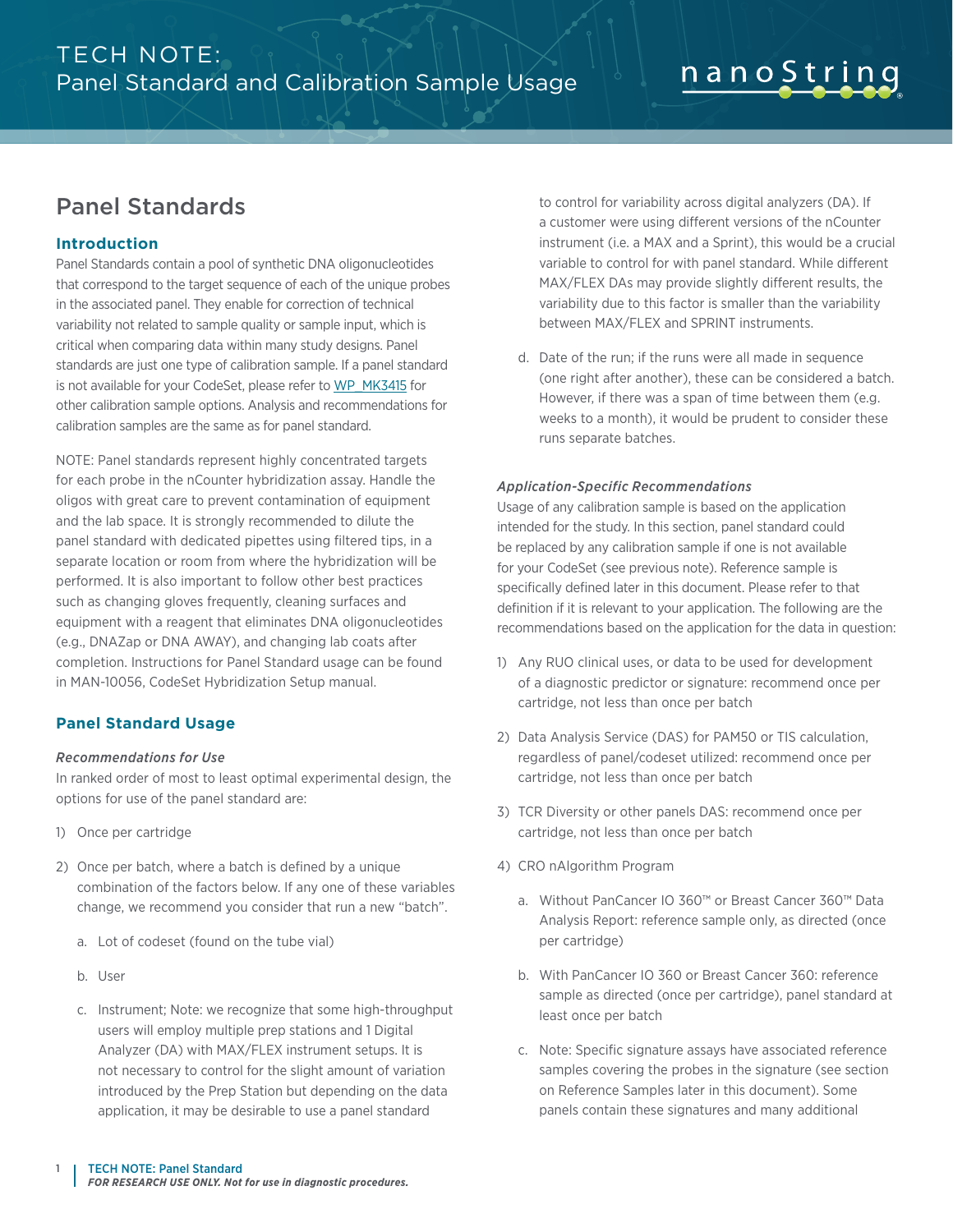genes. Please be aware of when choosing a calibration sample which genes have corresponding targets in that sample. This guidance also applies to customers using Panel Plus with an existing panel. As the targets of the Panel Plus probes are not in the existing panel standard, these genes will require their own calibration sample.

5) RUO Panels use, no DAS: recommend once per batch

#### *Lot Control and Longitudinal Studies*

Panel Standard lots have comparable shelf life to CodeSet (or panel) lots, thus the consistency amongst lots of panel standard should be considered in longitudinal studies. If the lot of panel standard changes, bridging is required. A bridging experiment requires 2 lots of panel standard, one lot of CodeSet, and 3 or more samples that are run on each lot to be bridged. This should be run on a single cartridge with a single lot of CodeSet, containing 1 lane of panel standard lot A, 1 lane of panel standard lot B, and 3+ samples.

It is ideal to use the same lot of codeset, and at a minimum the same lot of panel standard, across the whole study. Please consider the design of your experiment and obtain the required amounts of panel standard and CodeSet to complete your study. It's also prudent to plan for the potential of failed runs and the necessity to rerun specific samples. Note: the panel standard has a 2 year expiration, and CodeSets have a 3 year expiration from date of manufacture. We recommend you discuss your study design with your account manager or [NanoString Support,](mailto:support%40nanostring.com?subject=NanoString%20Support) who can assist you with creating a plan for your research.

#### *Reference Sample and Differences with Panel Standard*

A panel standard is a mixture of 100 base pair DNA oligos representing the target sequences for each probe pair in a gene expression panel. They enable calibration of data across different batches of samples. The process of creating the panel standard DNA oligo pool does not provide for the sequences to be present at precise equimolar concentration across oligos, however the sequences are generally present at relatively similar concentrations across oligos. Thus, each lot of panel standard requires bridging, even if the utility of a panel standard is very similar to that of a reference sample within a lot of panel standard. A reference sample is a highly controlled mixture of in vitro transcribed RNA molecules that represent the targets for each probe pair in a signature calculation. These tend to be longer than the 100 base target sequence, and are produced in such a way as to be identical in performance to all previous lots. Thus, reference samples are more absolute and do not require bridging. However, they only cover the probes found in our signature assays (PAM50, LST, and TIS). Reference sample is only available when purchased with certain assays, and is not necessary for calculation of the signatures.

#### *Background*

Using the Panel Standard addresses all types of variability within the assay. For longitudinal studies across multiple panel lots, it is critical to include at least one lane of Panel Standard at each time point and for each lot to calibrate counts across different time points and panel lots. Panel Standard Normalization refers to the process of using the Panel Standard to calibrate counts across biological samples from multiple cartridges and/or panel lots. Samples associated with the same Panel Standard, either from the same cartridge or the same study, are termed one "set" of samples.

#### *Normalization Procedures*

Here, we explain three methods of normalization using two vials of the same lot of Panel Standard (Panel Standard A and B) with two sets of samples (Sample Set A and Sample Set B), representing separate batches of samples for calibration. The first two procedures begin with Panel Standard Normalization, followed by Housekeeping Normalization, which accounts for sample input variability, while the third normalization procedure reverses the normalization order.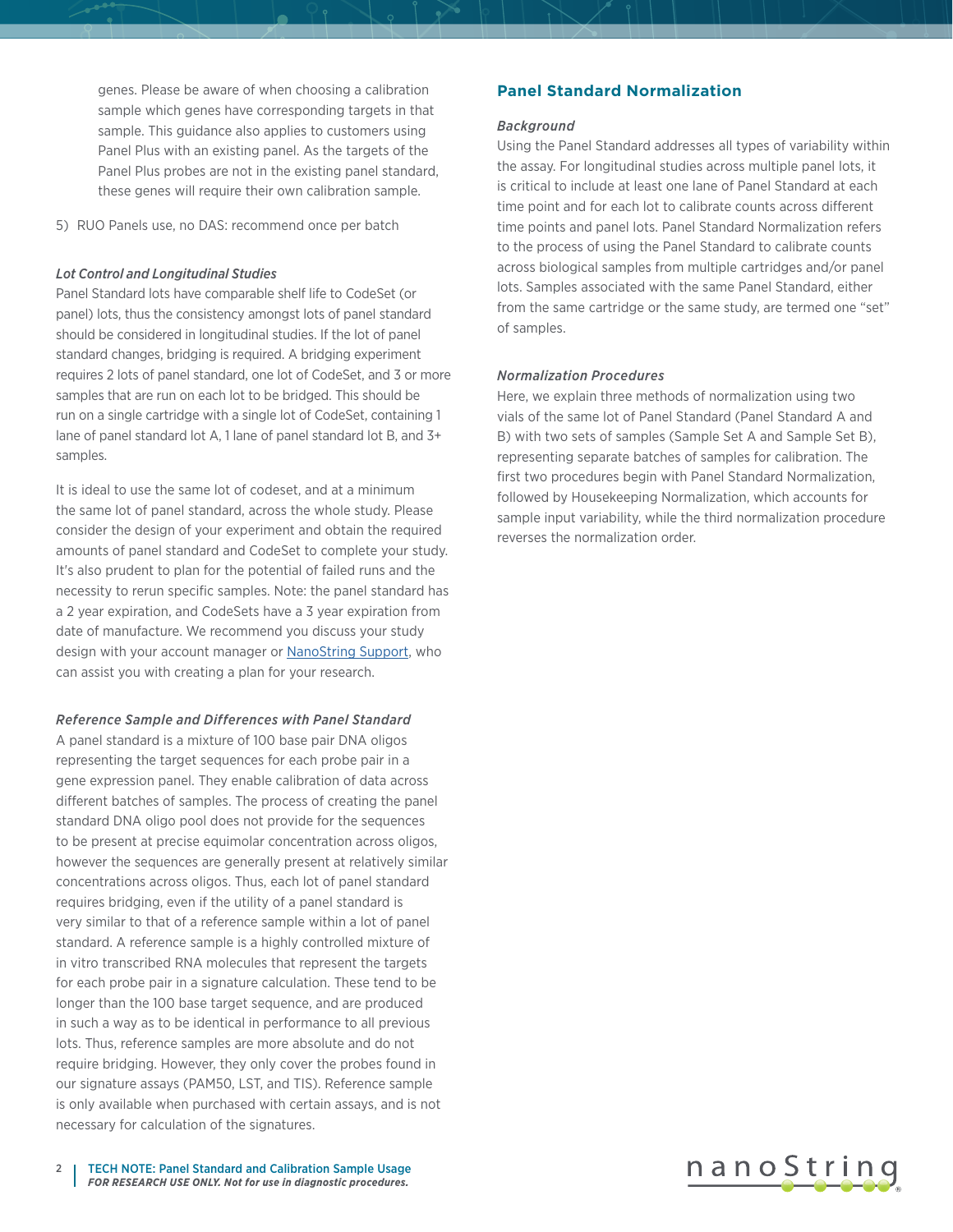Procedures 1-3 will each be illustrated using this example dataset:

|                     | <b>Sample Set A</b> |          |                                   | <b>Sample Set B</b> |          |                                   |
|---------------------|---------------------|----------|-----------------------------------|---------------------|----------|-----------------------------------|
| <b>Target</b>       | Sample 1            | Sample 2 | <b>Panel</b><br><b>Standard A</b> | Sample 3            | Sample 4 | <b>Panel</b><br><b>Standard B</b> |
| Housekeeping Gene 1 | 54249               | 63731    | 3278                              | 56776               | 71673    | 2778                              |
| Housekeeping Gene 2 | 412                 | 461      | 2640                              | 431                 | 555      | 2351                              |
| Housekeeping Gene 3 | 1642                | 1936     | 1842                              | 1690                | 2163     | 1500                              |
| Gene 1              | 724                 | 806      | 2053                              | 532                 | 676      | 1320                              |
| Gene 2              | 54                  | 57       | 2607                              | 48                  | 44       | 2099                              |
| Gene 3              | 1639                | 2015     | 2924                              | 1658                | 2078     | 2406                              |
| Gene n              | $\cdots$            | $\cdots$ | $\cdots$                          | $\cdots$            | $\cdots$ | $\cdots$                          |

Procedure 1 - Use one Panel Standard as an absolute reference and calculate housekeeping normalization based on the average across all samples

#### *Step 1. Create Panel Standard normalization factors for Set B*

For each target, divide the raw count of Panel Standard B by the corresponding raw count of Panel Standard A to create a normalization factor for Set B.

| <b>Target</b>       | <b>Panel Standard A</b> | <b>Panel Standard B</b> | <b>Panel Standard Normalization</b><br>factor B to A (B/A) |
|---------------------|-------------------------|-------------------------|------------------------------------------------------------|
| Housekeeping Gene 1 | 3278                    | 2778                    | 0.847                                                      |
| Housekeeping Gene 2 | 2640                    | 2351                    | 0.891                                                      |
| Housekeeping Gene 3 | 1842                    | 1500                    | 0.814                                                      |
| Gene 1              | 2053                    | 1320                    | 0.643                                                      |
| Gene 2              | 2607                    | 2099                    | 0.805                                                      |
| Gene 3              | 2924                    | 2406                    | 0.823                                                      |
| Gene n              | $\cdots$                | $\cdots$                | $\cdots$                                                   |

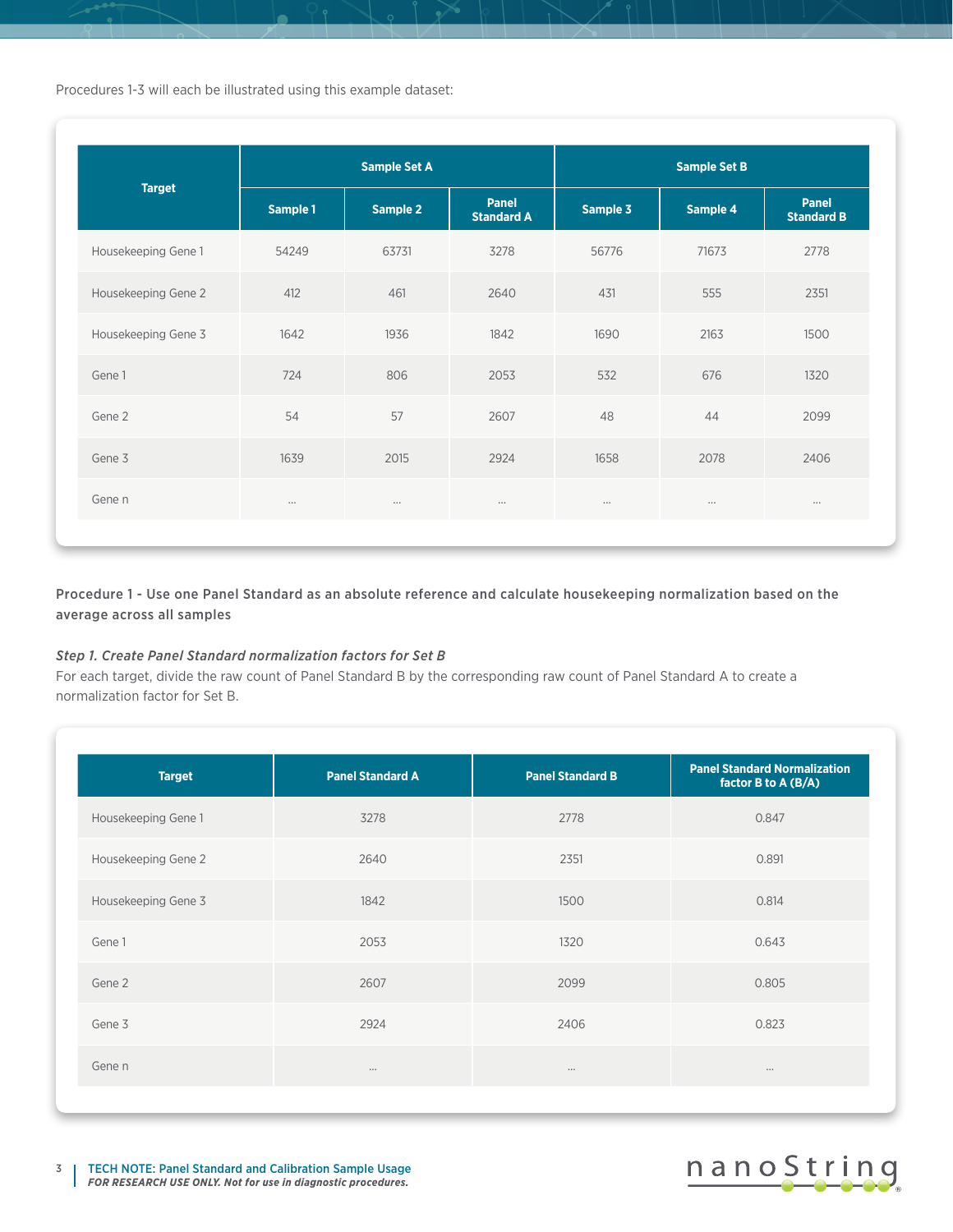#### *Step 2. Panel Standard Normalization*

For the samples in Set B, divide the raw counts for each target by the corresponding Panel Standard normalization factors. Combine biological samples from Set A and Set B into one data set.

|                     |               | <b>Sample Set A</b> | <b>Sample Set B</b> |                    | <b>Panel Standard</b><br>normalized Set A |               | <b>Panel Standard</b><br>normalized Set B |          |          |
|---------------------|---------------|---------------------|---------------------|--------------------|-------------------------------------------|---------------|-------------------------------------------|----------|----------|
| <b>Target</b>       | <b>Sample</b> | <b>Sample</b><br>2  | <b>Sample</b><br>3  | <b>Sample</b><br>4 | <b>Normalization</b><br>factor B to A     | <b>Sample</b> | Sample 2                                  | Sample 3 | Sample 4 |
| Housekeeping Gene 1 | 54249         | 63731               | 56776               | 71673              | 0.847                                     | 54249         | 63731                                     | 66995    | 84573    |
| Housekeeping Gene 2 | 412           | 461                 | 431                 | 555                | 0.891                                     | 412           | 461                                       | 484      | 623      |
| Housekeeping Gene 3 | 1642          | 1936                | 1690                | 2163               | 0.814                                     | 1642          | 1936                                      | 2075     | 2656     |
| Gene 1              | 724           | 806                 | 532                 | 676                | 0.643                                     | 724           | 806                                       | 827      | 1051     |
| Gene 2              | 54            | 57                  | 48                  | 44                 | 0.805                                     | 54            | 57                                        | 60       | 55       |
| Gene 3              | 1639          | 2015                | 1658                | 2078               | 0.823                                     | 1639          | 2015                                      | 2015     | 2525     |
| Gene n              | $\cdots$      | $\cdots$            | $\cdots$            | $\cdots$           | $\cdots$                                  | $\cdots$      | $\cdots$                                  | $\cdots$ | $\cdots$ |

#### *Step 3. Create Housekeeping normalization factors for each sample*

Calculate the geometric mean of the housekeeping genes only for each biological sample. Calculate the average of these geometric means across all biological samples in the combined data set. Create a normalization factor for each sample by dividing the sample's geometric mean by the average geometric mean.

| <b>Target</b>                           | <b>Panel Standard</b><br>A | <b>Panel Standard</b><br>B | <b>Panel Standard Normalization</b><br>factor B to A (B/A) | <b>Panel Standard Normalization</b><br>factor B to A (B/A) |
|-----------------------------------------|----------------------------|----------------------------|------------------------------------------------------------|------------------------------------------------------------|
| Housekeeping Gene 1                     | 54249                      | 63731                      | 66995                                                      | 84573                                                      |
| Housekeeping Gene 2                     | 412                        | 461                        | 484                                                        | 623                                                        |
| Housekeeping Gene 3                     | 1642                       | 1936                       | 2075                                                       | 2656                                                       |
| Gene 1                                  | 724                        | 806                        | 827                                                        | 1051                                                       |
| Gene 2                                  | 54                         | 57                         | 60                                                         | 55                                                         |
| Gene 3                                  | 1639                       | 2015                       | 2015                                                       | 2525                                                       |
| Gene n                                  | $\cdots$                   | $\cdots$                   | $\cdots$                                                   | $\cdots$                                                   |
| Geometric mean of<br>Housekeeping genes | 3323                       | 3846                       | 4067                                                       | 5193                                                       |
| Average of HK geomean                   |                            |                            | 4017                                                       |                                                            |
| Normalization factor                    | 0.81                       | 0.94                       | 0.99                                                       | 1.26                                                       |

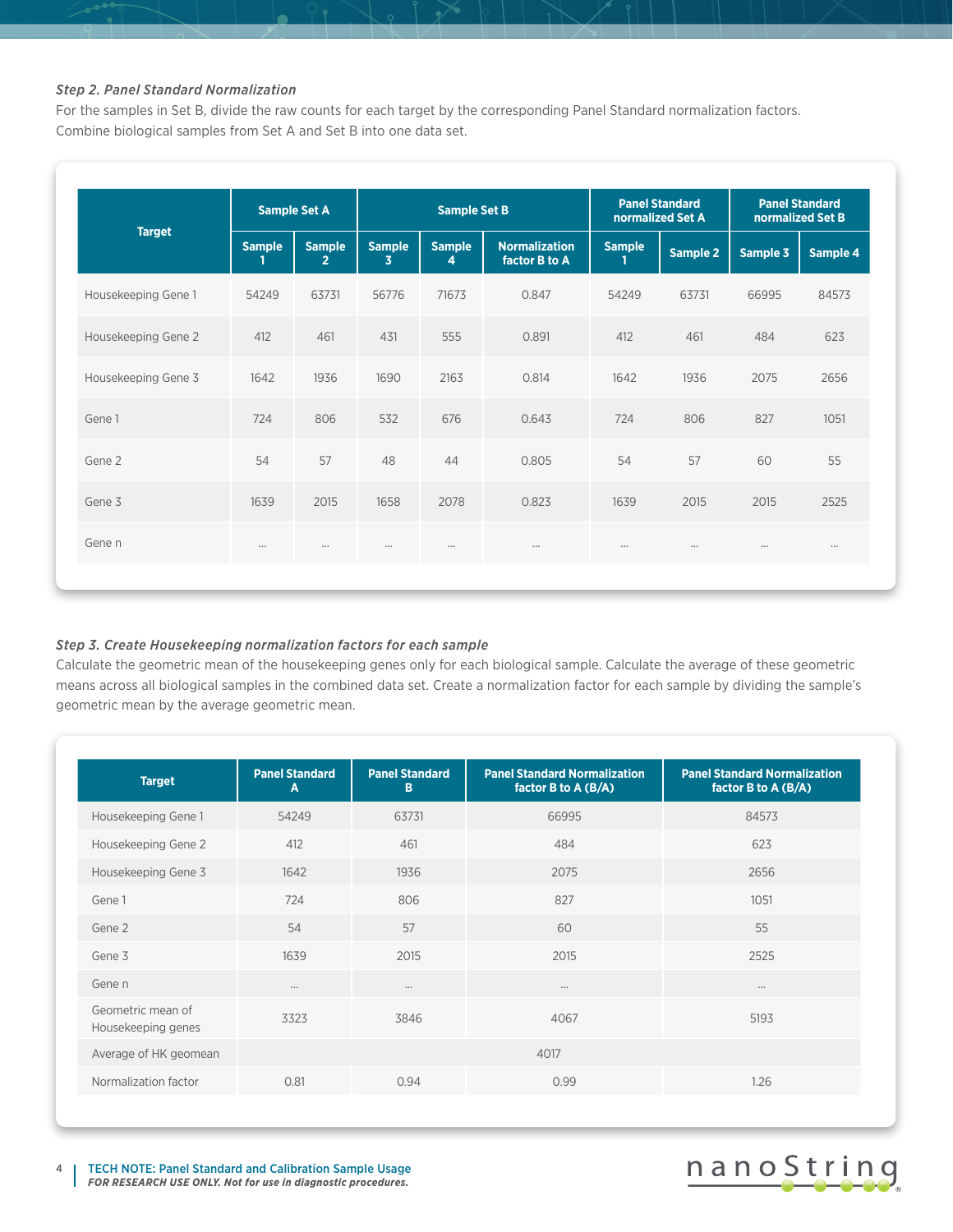#### *Step 4. Housekeeping normalization*

Divide the panel standard normalized counts in a given biological sample by the corresponding housekeeping normalization factor generated in Step 3.

| <b>Target</b>       | Sample 1 | Sample 2 | Sample 3 | Sample 4 |
|---------------------|----------|----------|----------|----------|
| Housekeeping Gene 1 | 67048    | 69063    | 67651    | 66897    |
| Housekeeping Gene 2 | 509      | 492      | 489      | 493      |
| Housekeeping Gene 3 | 2029     | 2068     | 2096     | 2101     |
| Gene 1              | 895      | 861      | 836      | 832      |
| Gene 2              | 67       | 61       | 60       | 43       |
| Gene 3              | 2026     | 2152     | 2035     | 1998     |
| Gene n              | $\cdots$ | $\cdots$ | $\cdots$ | $\cdots$ |

#### Procedure 2 - Calculate a Panel Standard within each set, then calculate housekeeping normalization based on each sample

#### *Step 1. Panel Standard Normalization*

For the biological panel samples in Set A, divide the raw count for each target by its corresponding raw count of Panel Standard A; for the biological panel samples in Set B, divide the raw count for each target by its corresponding raw count of Panel Standard B.

|                     | <b>Sample Set A</b> |                 | <b>Sample Set B</b> |          |  |
|---------------------|---------------------|-----------------|---------------------|----------|--|
| <b>Target</b>       | Sample 1            | <b>Sample 2</b> | Sample 3            | Sample 4 |  |
| Housekeeping Gene 1 | 16.549              | 19.442          | 20.438              | 25.8     |  |
| Housekeeping Gene 2 | 0.156               | 0.175           | 0.183               | 0.236    |  |
| Housekeeping Gene 3 | 0.891               | 1.051           | 1.127               | 1.442    |  |
| Gene 1              | 0.353               | 0.393           | 0.403               | 0.512    |  |
| Gene 2              | 0.021               | 0.022           | 0.023               | 0.021    |  |
| Gene 3              | 0.561               | 0.689           | 0.689               | 0.864    |  |
| Gene n              | $\cdots$            | $\cdots$        | $\cdots$            | $\cdots$ |  |

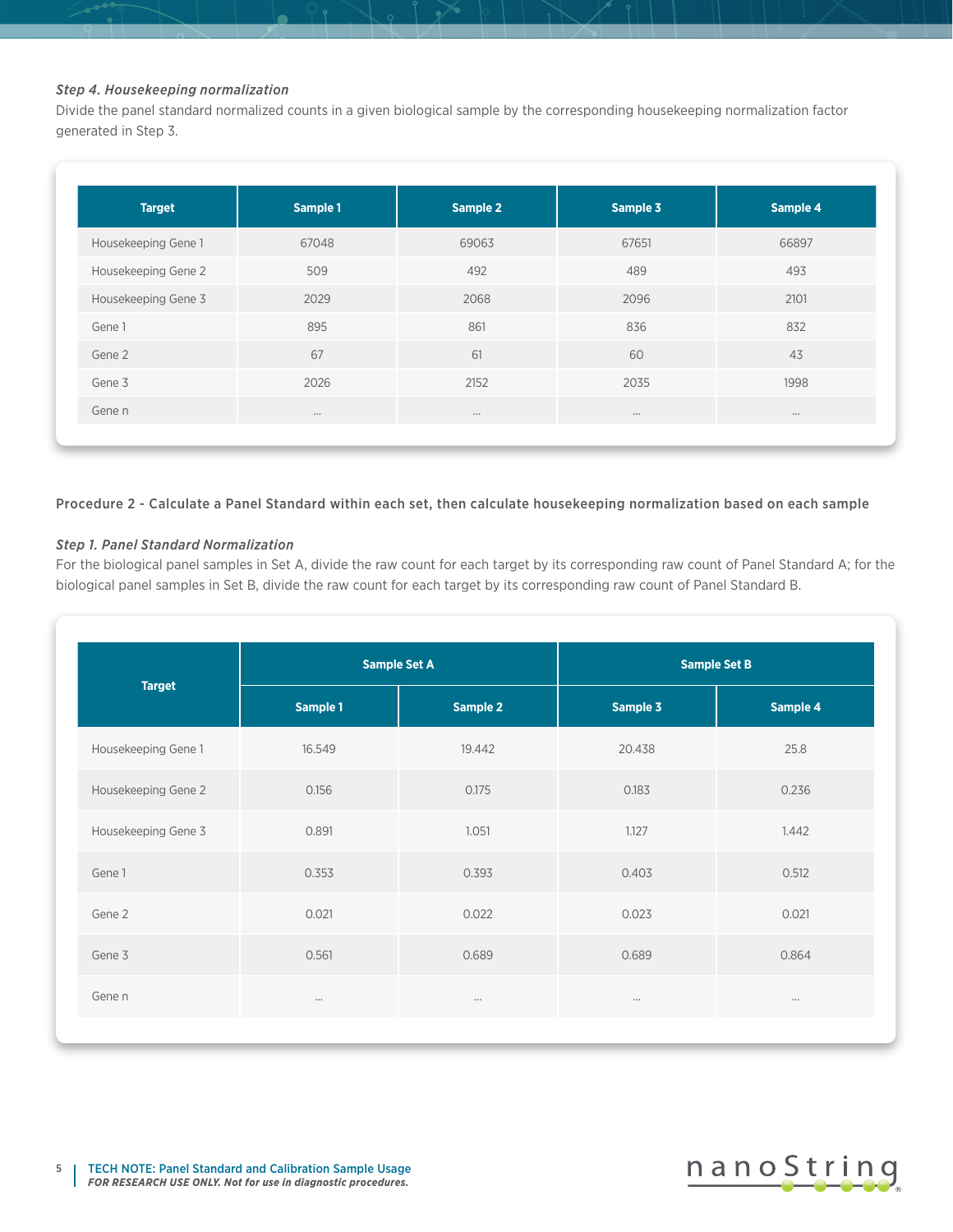#### *Step 2. Create Housekeeping normalization factors for each sample*

Calculate the geometric mean of the housekeeping genes only for each biological sample.

|          |          | <b>Sample Set B</b> |          |  |
|----------|----------|---------------------|----------|--|
| Sample 1 | Sample 2 | Sample 3            | Sample 4 |  |
| 16.549   | 19.442   | 20.438              | 25.8     |  |
| 0.156    | 0.175    | 0.183               | 0.236    |  |
| 0.891    | 1.051    | 1.127               | 1.442    |  |
| 0.353    | 0.393    | 0.403               | 0.512    |  |
| 0.021    | 0.022    | 0.023               | 0.021    |  |
| 0.561    | 0.689    | 0.689               | 0.864    |  |
| $\cdots$ | $\cdots$ | $\cdots$            | $\cdots$ |  |
| 1.32     | 1.528    | 1.616               | 2.063    |  |
|          |          | <b>Sample Set A</b> |          |  |

#### *Step 3. Housekeeping normalization*

Divide the panel standard normalized counts in a given biological sample by the corresponding housekeeping geometric mean.

|                     | <b>Sample Set A</b> |          | <b>Sample Set B</b> |          |  |
|---------------------|---------------------|----------|---------------------|----------|--|
| <b>Target</b>       | Sample 1            | Sample 2 | Sample 3            | Sample 4 |  |
| Housekeeping Gene 1 | 12.533              | 12.724   | 12.647              | 12.506   |  |
| Housekeeping Gene 2 | 0.118               | 0.175    | 0.183               | 0.236    |  |
| Housekeeping Gene 3 | 0.675               | 1.051    | 1.127               | 1.442    |  |
| Gene 1              | 0.267               | 0.393    | 0.403               | 0.512    |  |
| Gene 2              | 0.016               | 0.022    | 0.023               | 0.021    |  |
| Gene 3              | 0.425               | 0.689    | 0.689               | 0.864    |  |
| Gene n              | $\cdots$            | $\cdots$ | $\cdots$            | $\cdots$ |  |

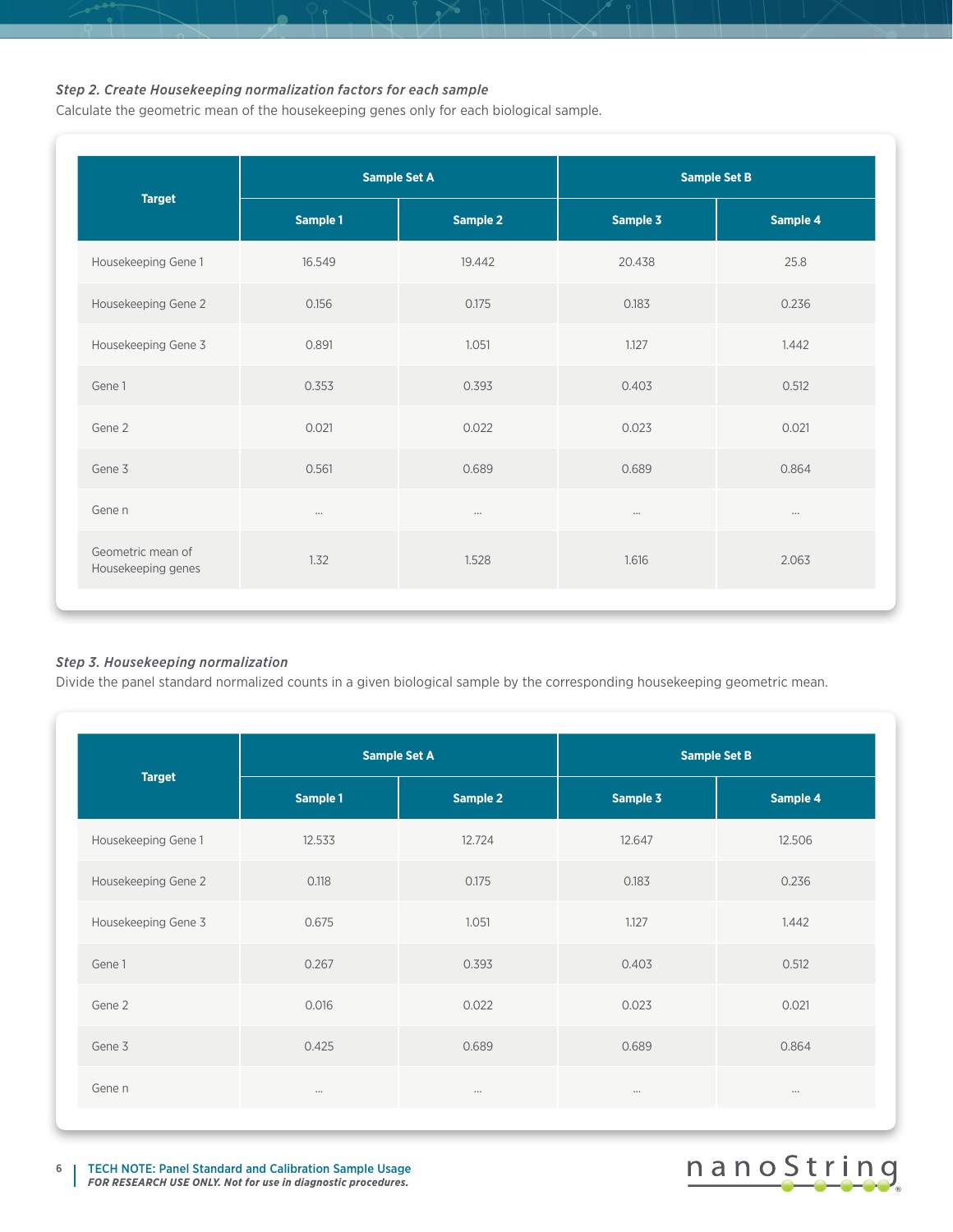Procedure 3 - Calculate housekeeping normalization based on each sample, then Panel Standard normalization factors within each set

#### *Step 1. Create Housekeeping normalization factors for each sample*

Calculate the geometric mean of the housekeeping genes for both biological samples and Panel Standard.

|                                         | <b>Sample Set A</b> |          |                         | <b>Sample Set B</b> |          |                         |  |
|-----------------------------------------|---------------------|----------|-------------------------|---------------------|----------|-------------------------|--|
| <b>Target</b>                           | Sample 1            | Sample 2 | <b>Panel Standard A</b> | Sample 3            | Sample 4 | <b>Panel Standard B</b> |  |
| Housekeeping Gene 1                     | 54249               | 63731    | 3278                    | 56776               | 71673    | 2778                    |  |
| Housekeeping Gene 2                     | 412                 | 461      | 2640                    | 431                 | 555      | 2351                    |  |
| Housekeeping Gene 3                     | 1642                | 1936     | 1842                    | 1690                | 2163     | 1500                    |  |
| Gene 1                                  | 724                 | 806      | 2053                    | 532                 | 676      | 1320                    |  |
| Gene 2                                  | 54                  | 57       | 2607                    | 48                  | 44       | 2099                    |  |
| Gene 3                                  | 1639                | 2015     | 2924                    | 1658                | 2078     | 2406                    |  |
| Gene n                                  | $\cdots$            | $\cdots$ | $\cdots$                | $\cdots$            | $\cdots$ | $\cdots$                |  |
| Geometric mean of<br>Housekeeping genes | 3323                | 3846     | 2517                    | 3458                | 4415     | 2140                    |  |

#### *Step 2. Housekeeping normalization*

Divide the panel standard normalized counts in a given sample by the corresponding housekeeping geometric mean.

| <b>Target</b>       | <b>Sample Set A</b> |          |                      | <b>Sample Set B</b> |          |                         |
|---------------------|---------------------|----------|----------------------|---------------------|----------|-------------------------|
|                     | Sample 1            | Sample 2 | l Panel Standard A l | Sample 3            | Sample 4 | <b>Panel Standard B</b> |
| Housekeeping Gene 1 | 16.324              | 16.572   | 1.302                | 16.418              | 16.235   | 1.298                   |
| Housekeeping Gene 2 | 0.124               | 0.12     | 1.049                | 0.125               | 0.126    | 1.099                   |
| Housekeeping Gene 3 | 0.494               | 0.503    | 0.732                | 0.489               | 0.49     | 0.701                   |
| Gene 1              | 0.218               | 0.21     | 0.816                | 0.154               | 0.153    | 0.617                   |
| Gene 2              | 0.016               | 0.015    | 1.036                | 0.014               | 0.01     | 0.981                   |
| Gene 3              | 0.493               | 0.524    | 1.162                | 0.479               | 0.471    | 1.124                   |
| Gene n              | $\cdots$            | $\cdots$ | $\cdots$             | $\cdots$            | $\cdots$ |                         |

## *Step 3. Panel Standard Normalization*

For the biological panel samples in Set A, divide the housekeeping normalized counts for each target by its corresponding housekeeping normalized counts of Panel Standard A; for the biological panel samples in Set B, divide the housekeeping normalized counts for each target by its corresponding housekeeping normalized counts of Panel Standard B.

|                     |          | <b>Sample Set A</b> | <b>Sample Set B</b> |          |  |
|---------------------|----------|---------------------|---------------------|----------|--|
| <b>Target</b>       | Sample 1 | Sample 2            | Sample 3            | Sample 4 |  |
| Housekeeping Gene 1 | 12.533   | 12.723              | 12.646              | 12.505   |  |
| Housekeeping Gene 2 | 0.118    | 0.114               | 0.113               | 0.114    |  |
| Housekeeping Gene 3 | 0.675    | 0.688               | 0.697               | 0.699    |  |
| Gene 1              | 0.267    | 0.257               | 0.249               | 0.248    |  |
| Gene 2              | 0.016    | 0.014               | 0.014               | 0.01     |  |
| Gene 3              | 0.425    | 0.451               | 0.426               | 0.419    |  |
| Gene n              | $\cdots$ | $\cdots$            | $\cdots$            | $\cdots$ |  |